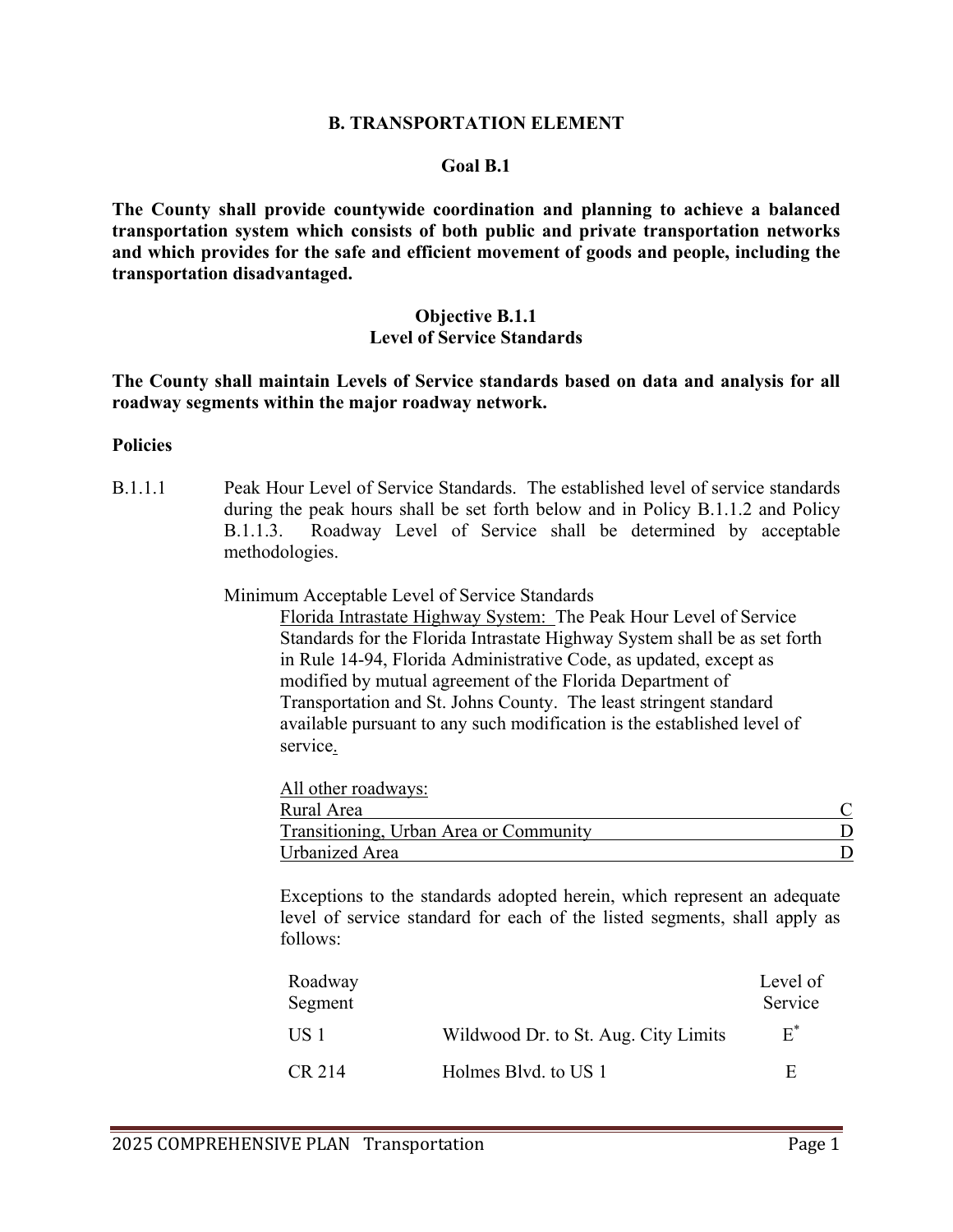| 11 <sup>th</sup> Street | SR A1A to A1A Beach Blvd. |           |
|-------------------------|---------------------------|-----------|
| $16th$ Street           | SR A1A to A1A Beach Blvd. | C         |
| A Street                | SR A1A to A1A Beach Blvd. | $\subset$ |
| Pope Road               | SR A1A to A1A Beach Blvd. |           |

 \* Shall be evaluated at the time of six lane construction of this corridor to bring the LOS to adopted standard.

B.1.1.2 Constrained Roadway Segments. The inventory of roadway segments which cannot be expanded by two or more through lanes because of physical, environmental or policy constraints shall be follows:

Roadway Segment

| $CR$ 214 (W. King St.)     | Holmes Blvd. to US 1                                               |
|----------------------------|--------------------------------------------------------------------|
| SR A <sub>1</sub> A        | Flagler Co. Line to SR 206                                         |
| SR A <sub>1</sub> A        | St. Augustine City Limits to Mickler Road                          |
| SR A1A                     | CR 210 (Palm Valley Road) to Duval Co.                             |
|                            | Line                                                               |
| SR 13                      | CR 16A to Roberts Road                                             |
| Masters Dr./Palmer St.     | CR 214 to SR 16                                                    |
| CR 210 (Palm Valley Rd.)   | Mickler Rd. to SR A1A                                              |
|                            | CR 210A (Roscoe Blvd./Solana Rd. CR210 (Palm Valley Rd.) to SR A1A |
| International Golf Parkway | Within Twelve Mile Swamp                                           |

The level of service for constrained roadways shall be maintained. For roadways in the urbanized area, maintained means that any constrained facility will be allowed to operate at levels that do not exceed a ten percent increase in peak hour traffic volumes or a ten percent decrease in peak hour operating speeds, once the level of service for the constrained roadway is at or below the adopted level of service standards in Policy B.1.1.1. Constrained roadway segments for which maintained means a maximum increase of ten percent in peak hour traffic volumes or ten percent decrease in peak hour operating speeds are:

| SR 13                    | Greenbriar Rd. to Roberts Rd.               |
|--------------------------|---------------------------------------------|
| CR 210 (Palm Valley Rd.) | Mickler Rd. to SR A1A                       |
| CR 210A (Roscoe Blvd.)   | CR 210 to TPC Blvd.                         |
| SR A <sub>1</sub> A      | CR 210 (Palm Valley Road) to Duval Co. Line |

For St. Johns County roadways not in the urbanized area, maintained means that any constrained facility will be allowed to operate at levels that do not exceed a five percent increase in peak hour traffic volumes or a five percent decrease in peak hour operating speeds, once the level of service for the constrained roadway is at or below the adopted level of service standards in Policy B.1.1.1.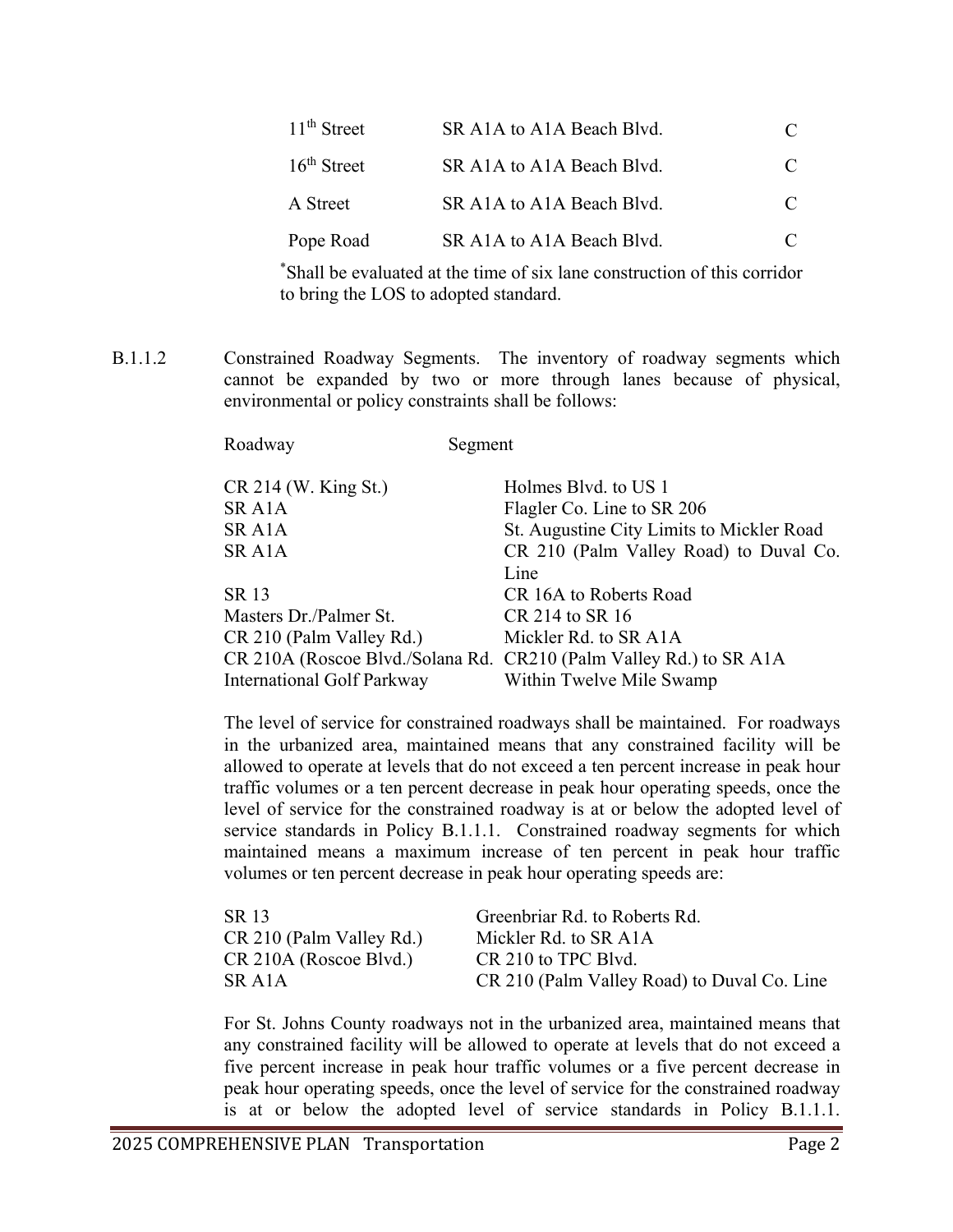Constrained roadway segments for which maintained means a maximum increase of five percent in peak hour traffic volumes or a five percent decrease in peak hour operating speeds are:

| CR 214 (W. King St.)     | Holmes Blvd. to US 1                      |
|--------------------------|-------------------------------------------|
| SR A1A                   | Flagler Co. Line to SR 206                |
| SR A1A                   | St. Augustine City Limits to Mickler Road |
| SR 13                    | CR 16A to Greenbriar Rd.                  |
| Masters Dr./Palmer St.   | CR 214 to SR 16                           |
| International Golf Pkwy. | Within Twelve Mile Swamp                  |

B.1.1.3 Backlogged Facilities. The inventory of backlogged facilities is comprised of those roadways operating below the adopted level of service standard at the time of plan adoption and are not designated as constrained.

> The adopted level of service standard of roadways designated as backlogged shall be maintained. Maintained in the rural area means that any backlogged facility will be allowed to operate at levels that do not exceed a five percent increase in peak hour traffic volumes or a five percent decrease in travel speed. Maintained in the urbanized area means that any backlogged facility will be allowed to operate at levels that do not exceed a ten percent increase in peak hour traffic volumes or a ten percent decrease in travel speed.

- B.1.1.4 The County shall continue to enforce the provisions of the Concurrency Management System. The County shall review and revise the Concurrency Management System as needed.
- B.1.1.5 The County shall continue to use the results of the C.R. 210 and North-South Arterial Corridor, now known as St. Johns Parkway studies in determining rightof-way acquisition needs in the Northwest Sector.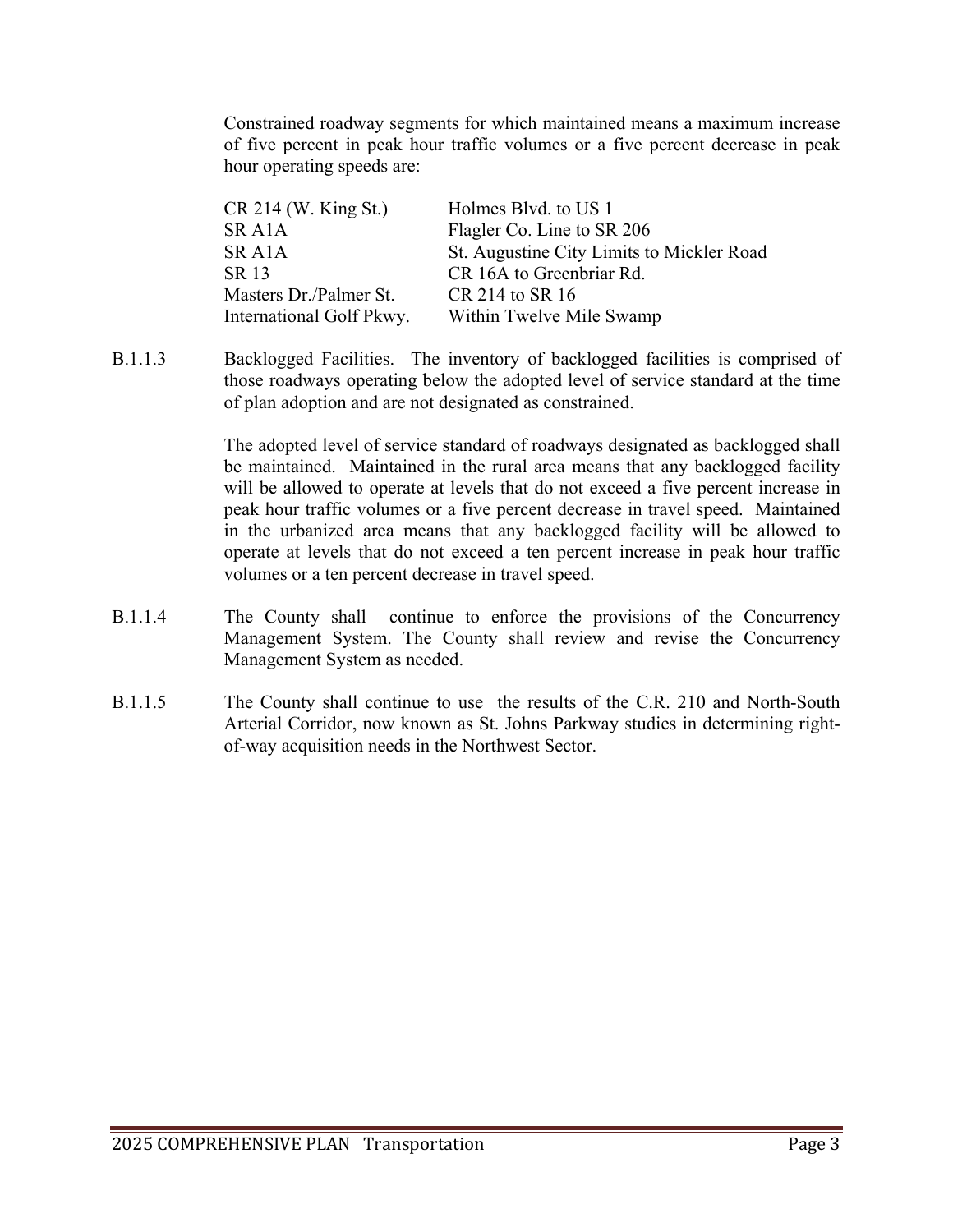## **Objective B.1.2 Transportation Management Systems**

**St. Johns County shall continue to maintain a safe and efficient roadway network by implementing the concurrency management system and implementing maintenance and operations improvements through various programs.**

- B.1.2.1 Pavement Management System. The County shall continue to implement its pavement management system to insure that all paved roadways are maintained in safe condition for motorists and bicyclists.
- B.1.2.2 Traffic Operation Improvements. Traffic operation improvements such as traffic signals turn lanes, service roads, signing and pavement marking shall be undertaken when warranted to improvement the safety and efficiency of the existing roadway network.
- B.1.2.3 High Accident Locations. Accident records shall be investigated on a regular basis to determine necessary improvements to the roadway network which are warranted to relieve high accident conditions and to enhance the safety of motorists, bicyclists and pedestrians.
- B.1.2.4 Bridge Maintenance System. The County shall continue to implement its bridge maintenance and rehabilitation system to ensure safe structural condition and compliance with all applicable FDOT standards.
- B.1.2.5. Land Development Traffic Assessments. To maintain an acceptable Level of Service (LOS) all major developments shall be required to complete a Land Development Traffic Assessment ("LTDA") as part of the development review process as required by the Land Development Regulations (LDRs).
- B.1.2.6. Development Agreements. The County shall allow for the negotiation in development agreements of a proportionate share cost of the development for the construction of one or more capacity improvements on the Major Roadway Network necessary to serve the development. At the time a development order or permit is issued, the necessary facilities and services shall be subject to a binding executed agreement which requires the necessary facilities and services to service the new development to be in place or under construction no more than three years after the issuance of a certificate of occupancy for the portion of development impacting one or more deficient roadway segments. The proportionate share payment shall be applied to the project cost of one or more capacity improvement projects in the developments impact area. The development agreement shall specifically require the payment of the proportionate share prior to the issuance of any building permits for the development. The proportionate share payment shall be calculated for all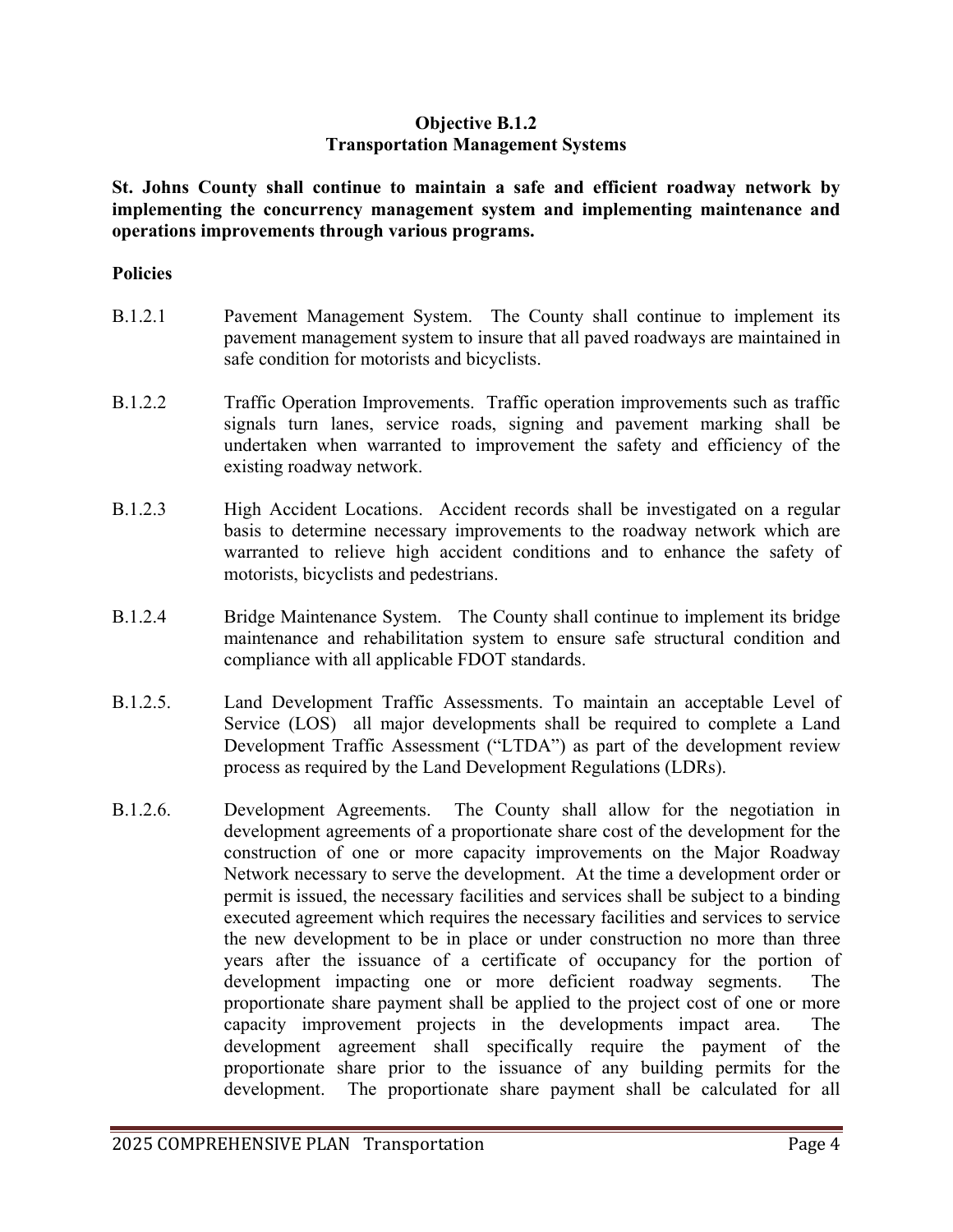roadways within the development's impact area that are projected to be operating below the adopted level of service standard with development traffic as follows:

|               |                          |   |                     | Project Trips |                         |
|---------------|--------------------------|---|---------------------|---------------|-------------------------|
| Proportionate | Construction costs of    |   | Adopted LOS         |               | Adopted LOS             |
| Share         | $=$ roadway improvements | X | Improved Service -- |               | <b>Existing Service</b> |
|               | to attain acceptable LOS |   | Volume              |               | Volume                  |

In no instance shall the proportionate share payment be less than the transportation impact fee in existence at the time of the project development order. The proportionate share payment may be credited against payment of transportation impact fees.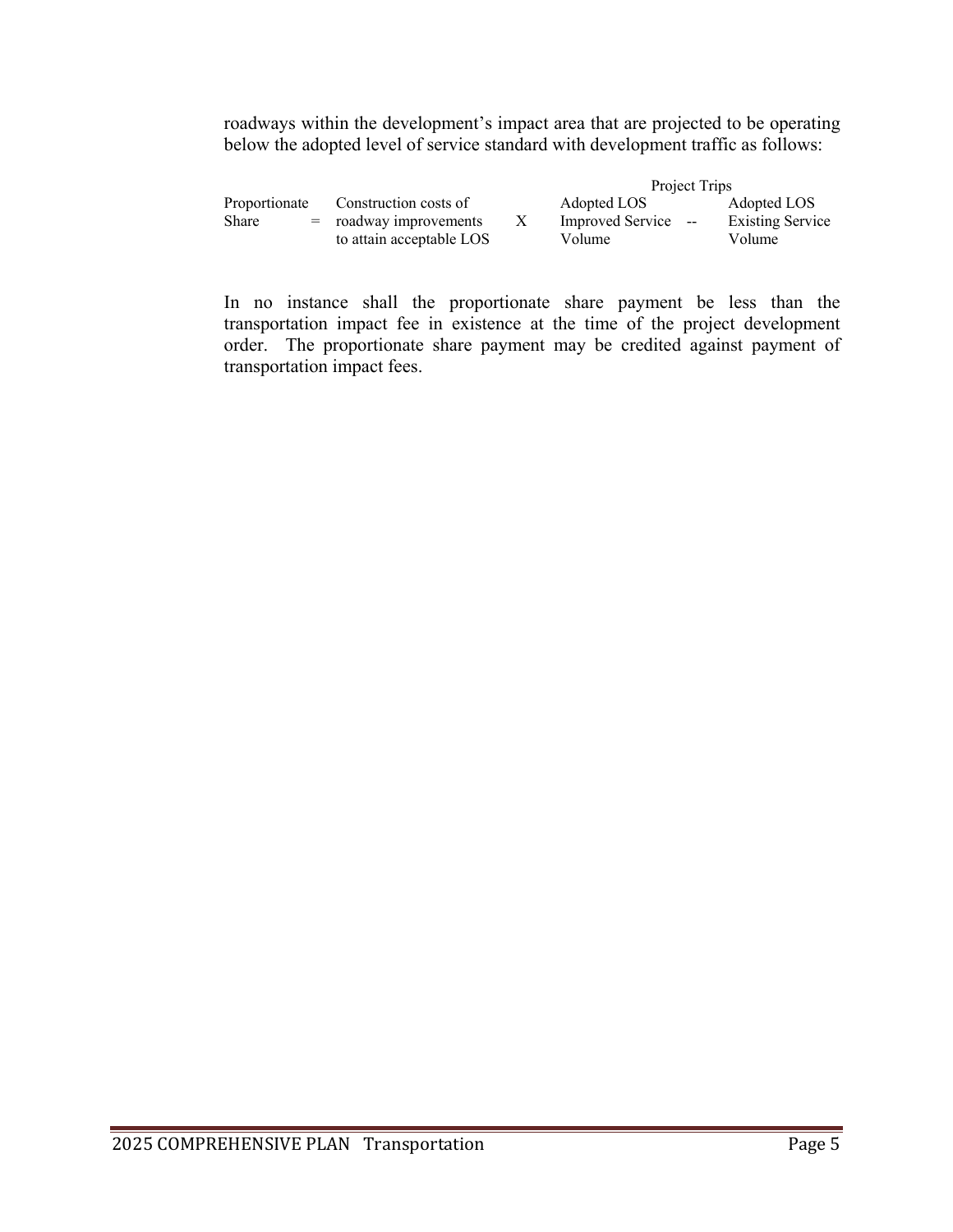## **Objective B.1.3 Transportation Improvement Plans**

**The County shall develop a future roadway network which is consistent with the Future Land Use Map, consistent with the Schedule of Capital Improvements and coordinated with the Federal, State regional and local transportation planning departments and agencies and with the plans of adjacent jurisdictions.**

- B.1.3.1 The County shall include transportation improvements on its Five Year Schedule of Capital Improvements. .
- B.1.3.2 St. Johns County shall on an annual basis, evaluate, rank and add proposed roadway improvements as feasible to the Projected Roadway Improvement Needs and Five Year Schedule of Capital Improvements and based on the following guidelines:
	- (a) The project is needed to protect the public health and safety or fulfill the County's legal commitment to provide facilities and services.
	- (b) The project is needed to preserve or achieve full use of existing facilities; promote efficient use of existing facilities; or, prevent or reduce maintenance or improvement costs.
	- (c) The project is needed to provide service to developed areas lacking full service; or, promote in-fill development within existing urbanized areas.
	- (d) The project is needed to provide service to development areas consistent with the Future Land Use and Traffic Elements of the Plan or to provide service to areas which may be approved as amendments to the Land Use and Traffic Element of the Plan.
- B.1.3.3. Transportation Impact Fees. All future development shall be assessed equitably for the cost of roadway improvements to serve development areas pursuant to the provisions of the applicable impact fee ordinance. The County will review the adequacy of the impact fee schedule on a regular basis, not to exceed every five years. The County will continue to work with municipalities to develop interlocal agreements/joint planning agreements for implementation of impact fees within the municipalities.
- B.1.3.4. The County shall continue to implement it development review procedures ensuring that all development proposals are reviewed prior to receipt of construction approval to insure consistency with the objectives and policies of the Comprehensive Plan and Land Development Code.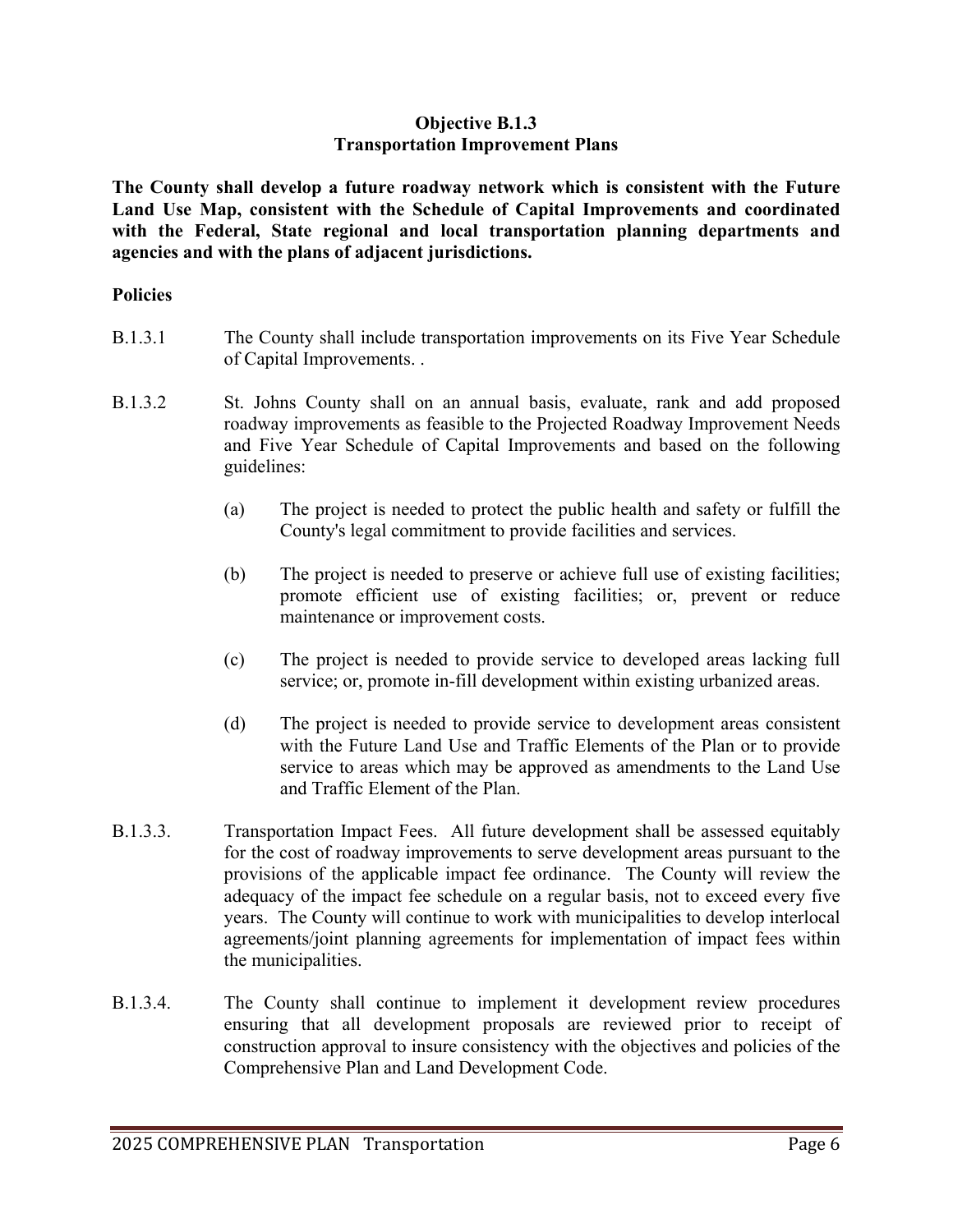- B.1.3.5 The County shall continue to enforce its Land Development Code which control connections to roadways through access management strategies, that control strip development, encourage access control, encourage interconnectivity between developments and promote transit use.
- B.1.3.6 The County shall require all new or improved transportation facilities be constructed to County standards. The County requires transportation facilities be brought up to standard prior to development of unincorporated lands.
- B.1.3.7 The visual and functional characteristics of streets are important in the design of the community. The design principles are:
	- Streets should be designed as public open space.
	- Streets should be designed to accommodate a mix of travel modes including vehicles, bicycles, transit and pedestrians.
	- Streets should be designed holistically, considering the pavement, curbing, bikeways, pedestrian ways, lighting, signs, front yard setback areas and building facades.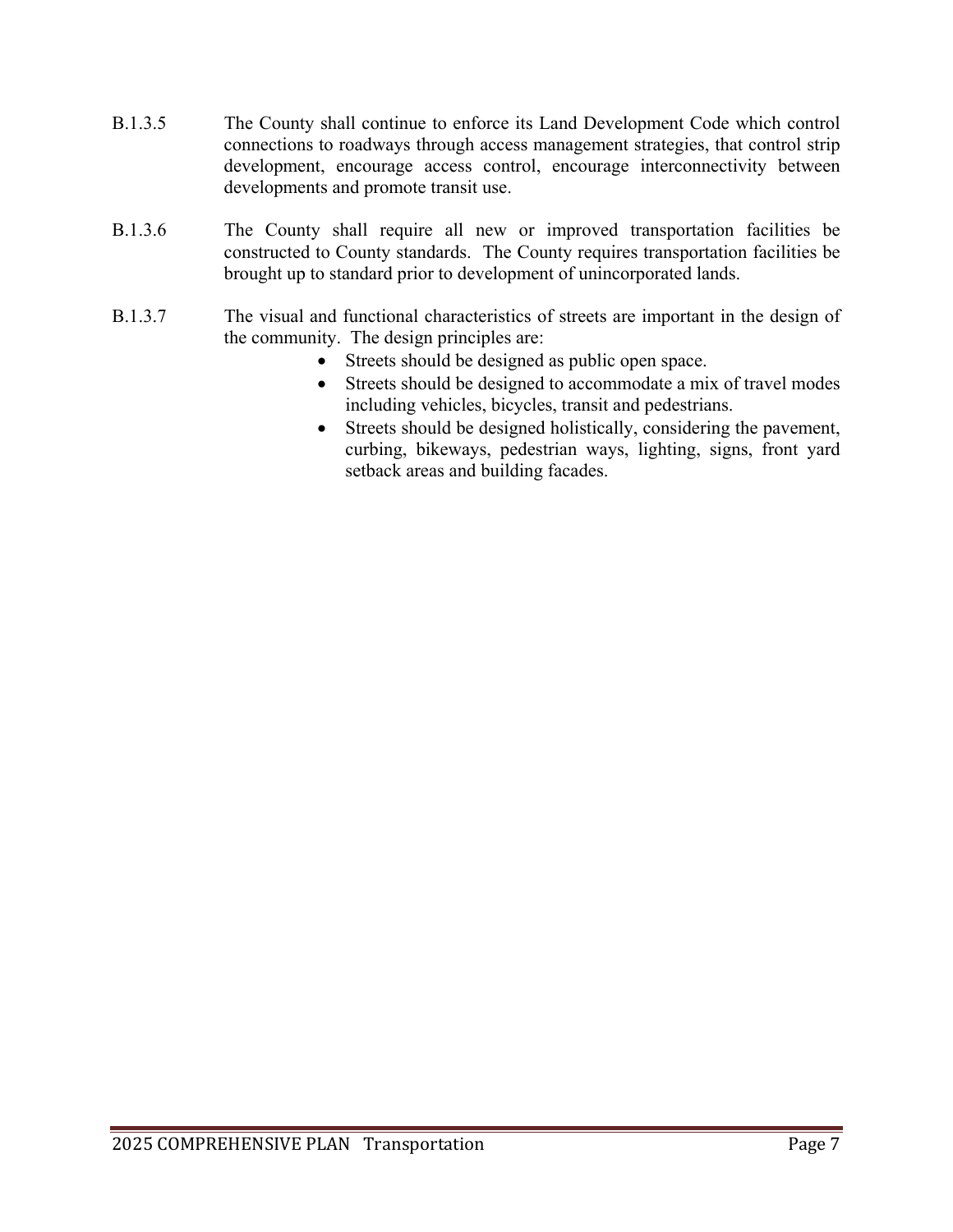# **Objective B.1.4 Right of Way Protection**

**The County shall continue to implement its program for protection and acquisition of rights of way for the major roadway network to ensure continuity of the roadway network and to protect existing and future roadway network depicted in the Traffic Circulation Plan from development and other encroachments.**

#### **Policies**

| B.1.4.1        | St. Johns County shall maintain its right-of-way permitting process to protect the<br>existing rights-of-way from encroachment and detrimental construction activity.                                                                                                                                                      |
|----------------|----------------------------------------------------------------------------------------------------------------------------------------------------------------------------------------------------------------------------------------------------------------------------------------------------------------------------|
| B.1.4.2        | St. Johns County shall maintain its development review process to identify where<br>proposed development may encroach on future right-of-way requirements. As<br>permitted by applicable law, the County shall negotiate for dedication or<br>reservation of necessary rights-of-way along major transportation corridors. |
| B.1.4.3        | St. Johns County shall establish minimum right-of-way requirements consistent<br>with those adopted in Table B-15 of the Transportation Element for new roadway<br>construction which will accommodate existing and future traffic demands.                                                                                |
| <b>B.1.4.4</b> | St. Johns County shall designate regional corridors consistent with the Traffic<br>Circulation Plan where advanced acquisition of right-of-way or right-of-way<br>preservation strategies established in a transportation corridor management plan<br>may be desirable to protect future transportation corridors.         |
| B.1.4.5        | St. Johns County shall continue to implement its Land Development Code to<br>provide for, acquisition, reservation or preservation of right-of-way in advance<br>of road construction.                                                                                                                                     |

B.1.4.6 The County shall discourage any transfer of roadways to the County's jurisdiction unless the roadways are improved to meet County established operation level of service, current design standards and are accompanied by a commensurate level of operating finding during the first three years of transfer.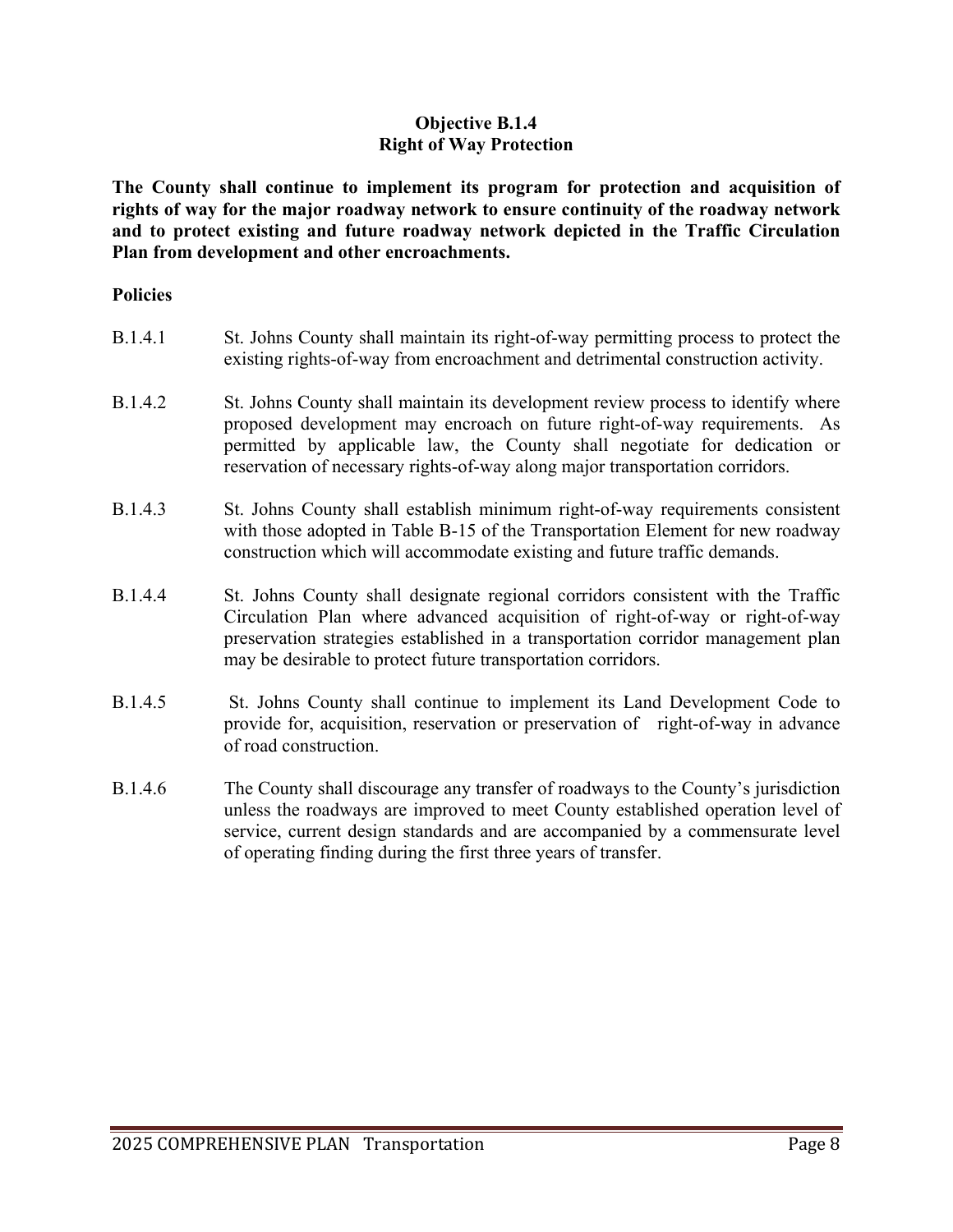## **Objective B.1.5 Bicycle and Pedestrian Facilities**

**The County shall through coordination with FDOT and municipal governments as necessary, encourage, provide or require bicycle and pedestrian ways for the safe integration of bicycle and pedestrian movement on selected segments of the roadway network, within public facilities, commercial development, residential areas, recreational facilities and within other areas that allow access.**

- B.1.5.1 The County shall consider a Bicycle Facilities Route Map which shall designate those roadway facilities within the County for safe bicycle use.
- B.1.5.2 The County shall continue to implement its Land Development Code to provide for bicycle and pedestrian paths and sidewalks on all new collector roads and collector roads planned for improvement.
- B.1.5.3 Bicycle Safety. The County shall coordinate with and encourage the St. Johns County Board of Education to implement a curriculum of Traffic Safety & Education, which shall emphasize bicycle safety in all County elementary and middle schools; shall encourage compliance with and require the enforcement, of existing bicycle laws; and shall support programs which promote the use of helmets by cyclists.
- B.1.5.4 The County shall continue to implement standards, design and construct facilities and features, including wider paved roadway shoulders and roadway stabilization provisions, to accommodate bicycle and pedestrian use, where feasible.
- B.1.5.5 The County shall continue to implement its Land Development Code to accommodate bicycles for the following types of project:
	- (a) Construction, reconstruction and resurfacing projects on all County arterial and major collector roadway projects unless:
		- (1) It would be contrary to public safety;
		- (2) The costs would be excessively disproportionate to the need or probable use; or
		- (3) In areas where other available means or factors indicate the absence of need (such as existing bike paths).
	- (b) Construction, reconstruction and resurfacing projects on all arterial and major collector roadway projects performed by developers as a result of a negotiated development order to ensure that the provisions for bicycle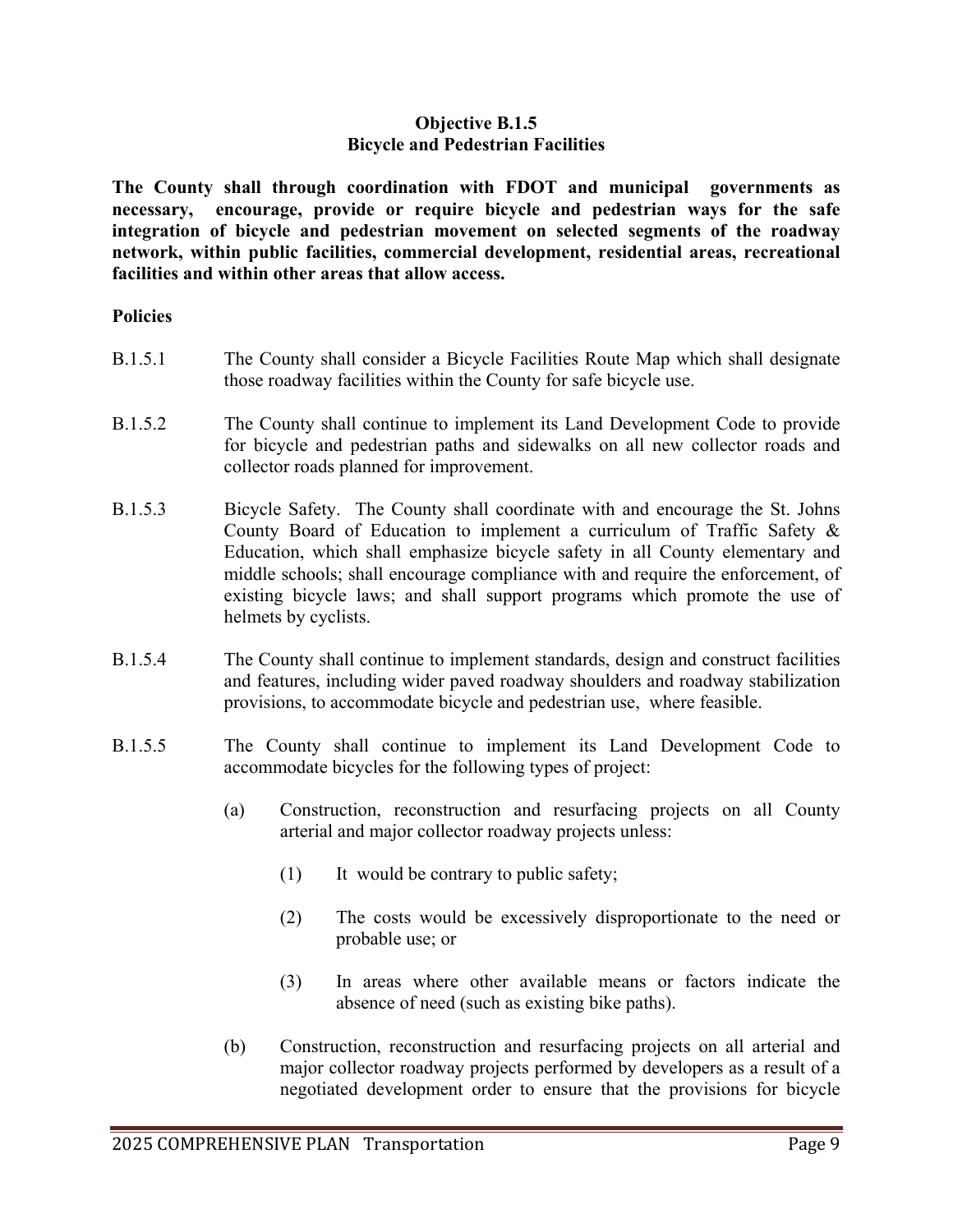## facilities are followed.

The County shall continue to coordinate these requirements with applicable municipal governments, FDOT and other applicable transportation agencies in establishing continuity in bike trails.

- B.1.5.6. The County shall provide for the maintenance of pedestrian and bicycle travel ways located on County facilities and cooperate with FDOT and adjacent local governments in efforts to develop a systematic pedestrian and bicycle travel way network within the County and between adjacent Counties.
- B.1.5.7 The County shall continue to enforce its land development regulations that require developments to provide bicycle paths and lanes, pedestrian travel ways, sidewalks and greenways in order to provide for alternative travel and recreational opportunities.
- B.1.5.8 The County shall consider alternatives to paved bike lanes and sidewalks on high speed highways, along scenic highways and in areas of extensive old growth tree canopy, along the Intracoastal Waterway, St. Johns River and narrow roadways that may lead to small communities. Alternatives shall provide similar bike and pedestrian travel that also protect the quality and character of the area.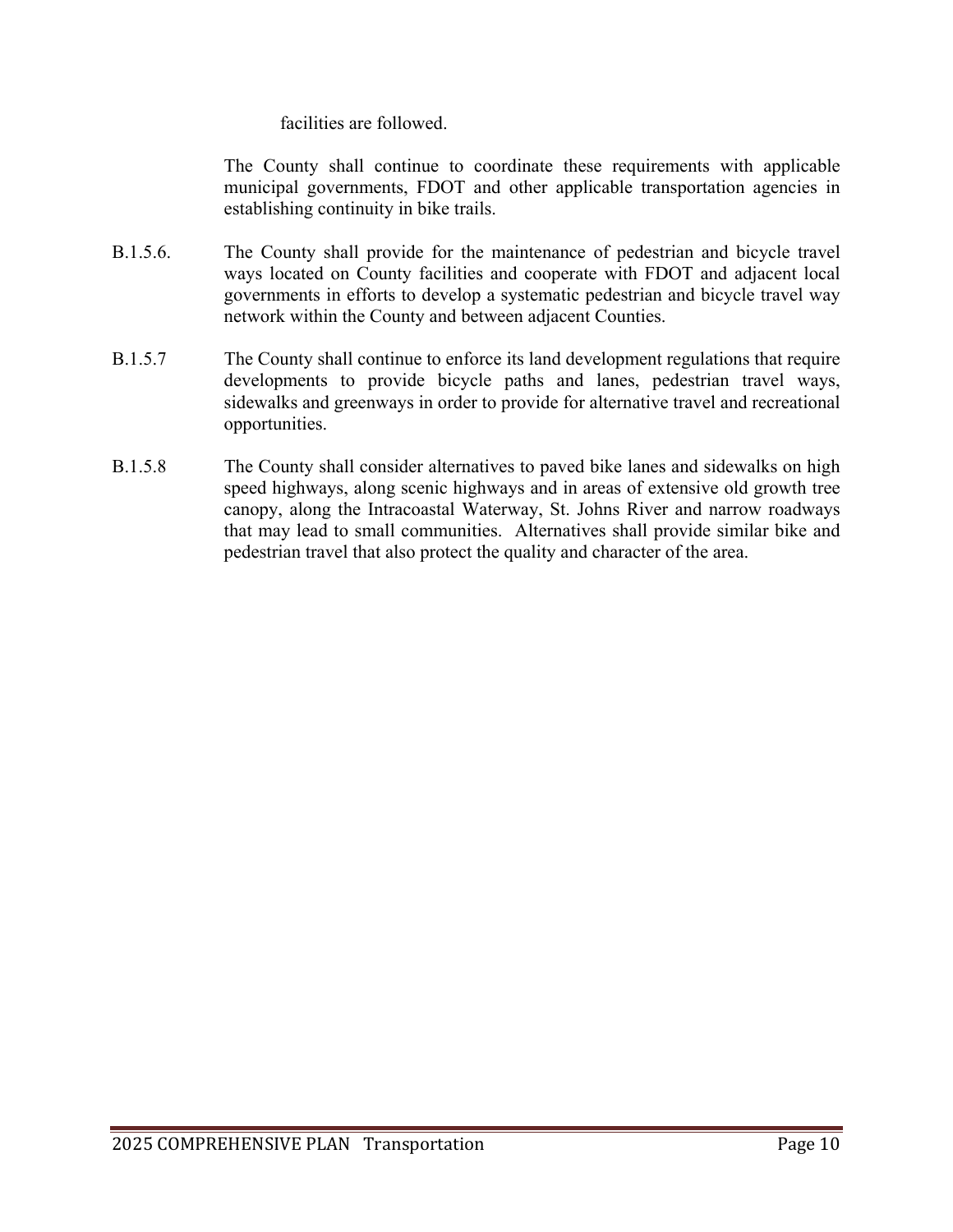## **Objective B.1.6 Transportation and Land Use**

**All residential, non-residential and planned unit developments shall provide a transportation circulation system which: provides safe access to the major roadway network; provides for proper design of local and collector streets within such development; and otherwise supports the objectives and policies of the Future Land Use and Transportation Elements of the Plan.**

- B.1.6.1 Mix of Uses. The County shall encourage mixed-use developments in designated development areas within the County to provide for an adequate mix of residential and non-residential uses.
- B.1.6.2 To reduce trip lengths, reduce the demand for vehicular travel and discourage urban sprawl, the County shall adopt and enforce land use policies, standards and regulations that increase the County's retail and employment activities, promote high intensity mixed use developments which include the requirements for multifamily housing including affordable housing and provide convenient shopping adjacent to residential neighborhoods.
- B.1.6.3 The County shall adopt and enforce policies, standards and regulations that encourage reduced parking requirements, within mixed use centers and development corridors. The County shall, from time to time, evaluate and modify its land use policies, standards and regulations to establish parking ratio maximums for mixed use centers and development corridors.
- B.1.6.4. Circulation within and between Developments. The County shall, where feasible, ensure that development includes internal automobile circulation, bicycle use, pedestrian movement, multi-purpose greenway trails, including paved and unpaved as appropriate, and other features to minimize the use of the major roadway network; and still make provisions for public road, public bikeway and pedestrian access to the adjoining properties.
- B.1.6.5. Consistency with Transportation System. The roadway and circulation systems of proposed developments shall be developed in a manner consistent with the objectives, policies, and standards of the Future Land Use and Traffic Elements in this Plan, and the Future Traffic Circulation Map, consistent with site plan review requirements adopted in the County land development regulations.
- B.1.6.6. The County shall continue to implement its access management standards and procedures adopted in County Land Development Code to ensure that development provides safe access to the major roadway network.
- B.1.6.7 The County shall utilize appropriate modeling data as available, to assist in developing transportation priorities and schedules to better establish a linkage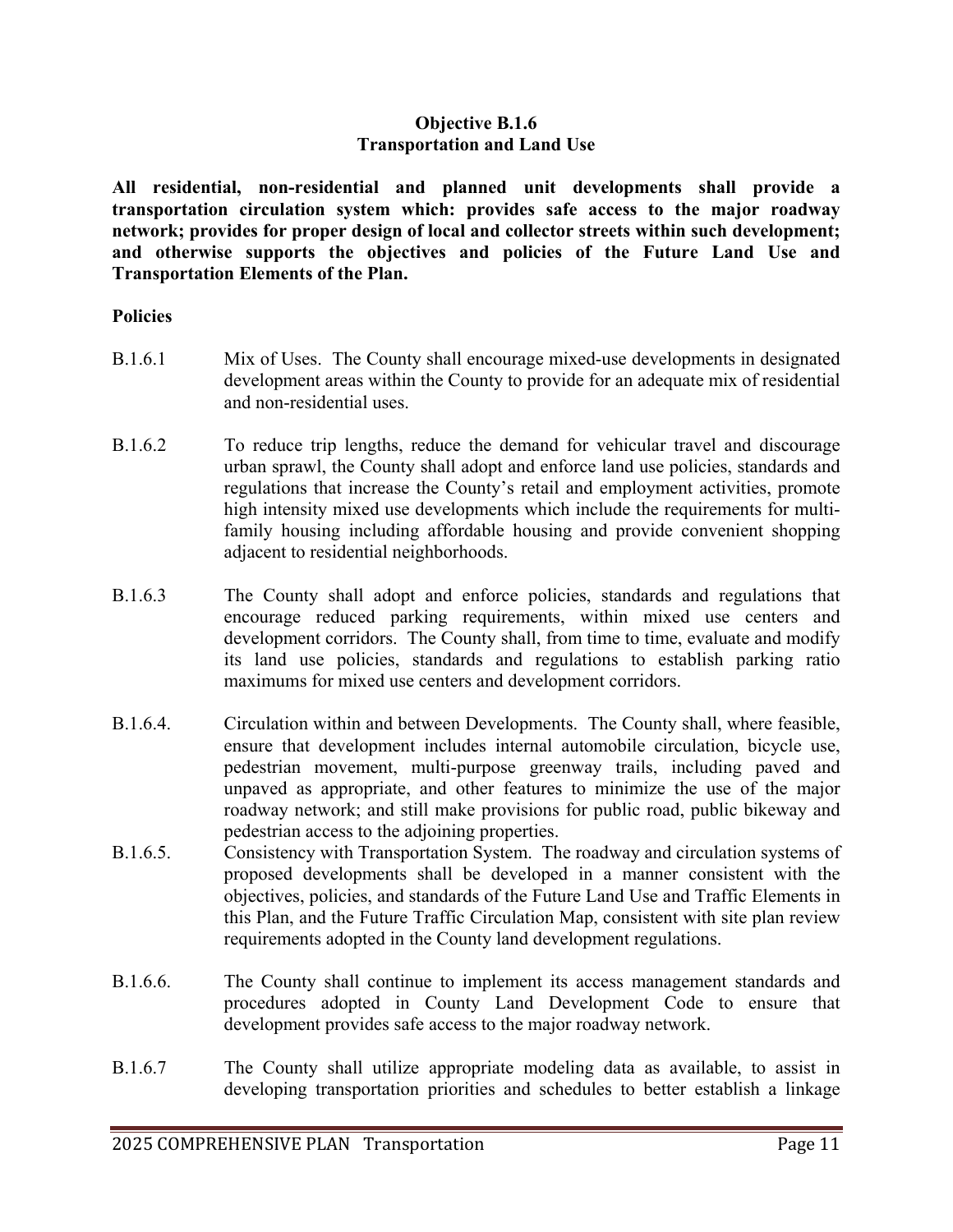between future land use and transportation comprehensive plan decisions.

- B.1.6.8 St. Johns County shall evaluate residential development orders for impacts on evacuation routes and require mitigation for any project which utilizes 10% or more of the adopted level of service standard from the regional evacuation routes identified in the latest Regional Hurricane Study.
- B.1.6.9 The County shall give higher priority in the Capital Improvement Program to improvements to those roadways which function as evacuation routes as identified in the latest Regional Hurricane Study.
- B.1.6.10 The County shall require tree plantings, where practical, for both new and existing roads to provide screening, beauty, natural environment protection from roadway runoff , reduction in summer heat and reduction in greenhouse gas emissions. Existing trees, defined as Protected by the Land Development Code, shall be protected during road construction, improvement and maintenance, as required by the Land Development Code.
- B.1.6.11 The County shall support the aesthetic enhancement and environmental protection of existing and new roads by encouraging the use of native vegetation and maintaining natural ground cover, canopy and understory where new roads are constructed.
- B.1.6. 12 The County shall require that infrastructure improvements, construction, and work within the right-of-way of designated scenic roads and highways shall be designed to protect the scenic character of the road.
- B.1.6.13 The County shall require the use, where feasible, of wildlife crossings or underpasses, designed to permit and encourage the movement of wildlife wherever a road, lane, path or bridge impacts such movement, especially on or over streams, ravines, wetlands, preservation areas and buffers. The crossings shall allow room for wildlife to pass without being interfered with, injured or threatened by vehicular and pedestrian traffic. Crossings and passes should be large enough that high waters do not impair the movement of wildlife.
- B.1.6.14 The County shall consider Significant Natural Communities as defined in the Land Development Code, Listed Species, wildlife habitat, planned and existing wildlife corridors, and environmentally sensitive areas in planning new roadway corridors to minimize the impacts of roadway construction, traffic flow and maintenance.
- B.1.6.15 By 2012, in conjunction with Policy E.2.2.8, the County shall study and prepare feasible construction design standards for wildlife crossings to be incorporated into the Land Development Code.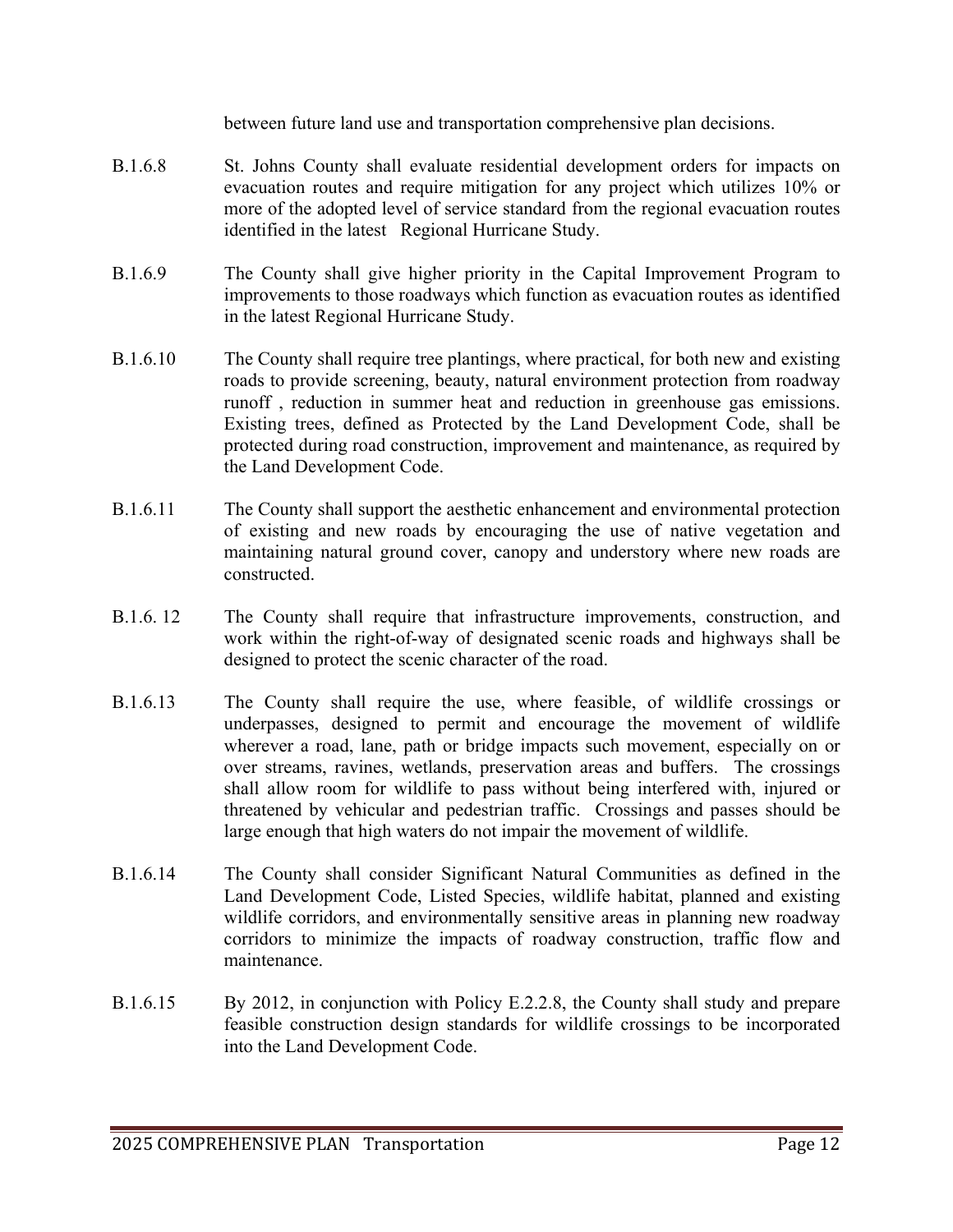B.1.6.16 The County recognizes CR 13 as a scenic, environmental and cultural resource which includes along its boundary the St. Johns River, wetlands, segments of old growth trees with extensive canopy, and segments of established residential development. The County shall protect CR 13 as a unique roadway and seek reasonable alternatives to any project that would result in negative impacts to the quality of this scenic corridor; to the environmental quality of the St. Johns River and wetlands that border the roadway; or to the character and pedestrian safety of the existing residential segments that border the corridor. It is the intent of this policy that CR 13 be limited to two (2) through travel lanes in all areas other than within one half (1/2) mile of intersections experiencing measurable safety or congestion problems. The County recognizes there are portions of CR 13 where traffic safety improvements may be required. In such cases, the County shall specifically consider and minimize any adverse impacts to the scenic, environmental and cultural aspects of the corridor and balance these considerations with the need for traffic safety improvements. Any road improvement projects proposed along the CR 13 corridor will be presented to the affected communities by means of public meetings and notifications will be issued under the provisions of the Neighborhood Bill of Rights (NBR).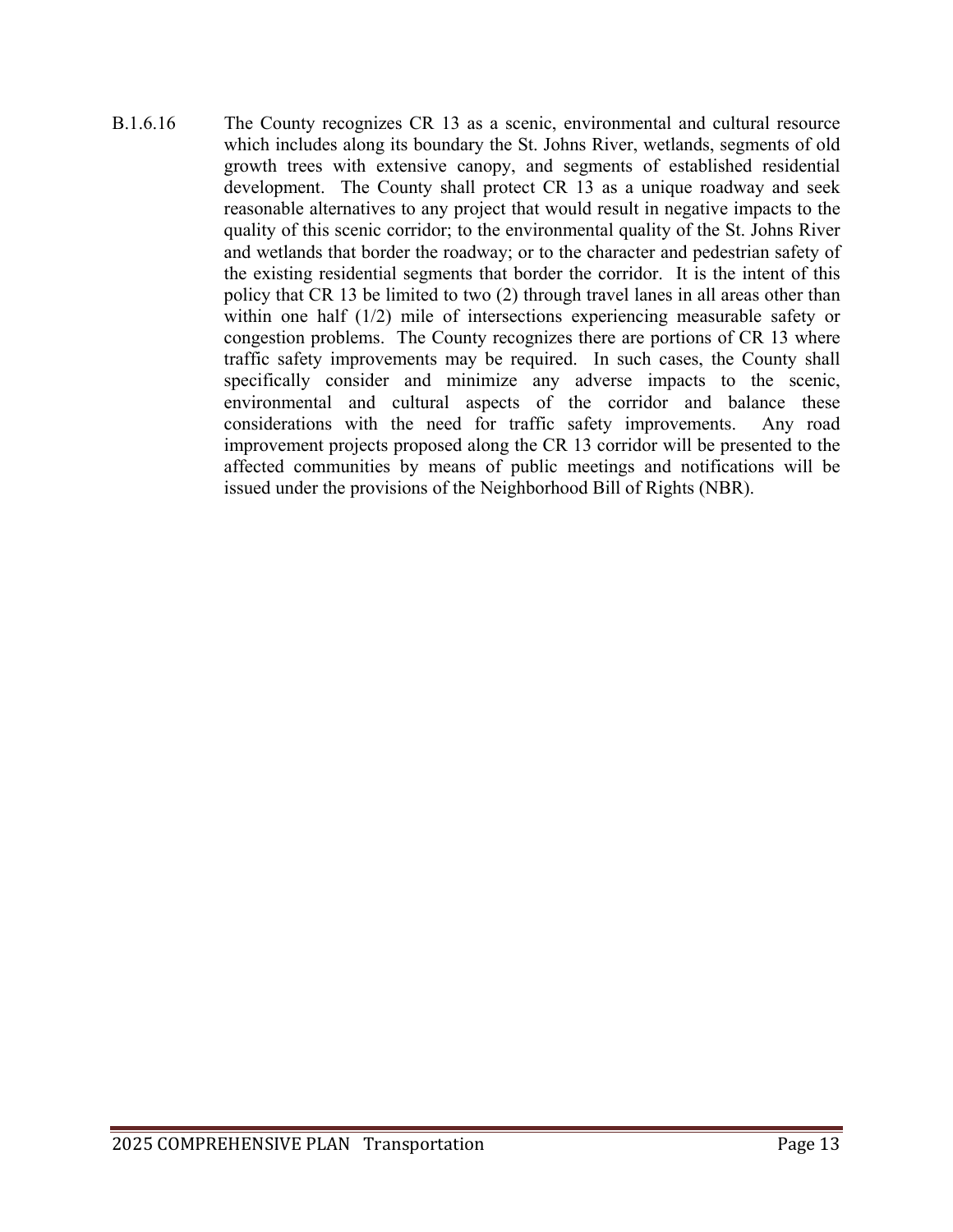## **Objective B.1.7 Coordination With Other Transportation Agencies**

**The County shall continue to coordinate transportation activities with federal, state, regional, local agencies and local governments, having planning and implementation responsibilities for highway, mass transit, bicycle, multi-purpose greenways, multimodular transportation alternatives, railroad, air, and other transit facilities by implementing actions specified in the corresponding policies**.

- B.1.7.1 The County shall maintain its representation on the North Florida Transportation Planning Organization (TPO) to ensure transportation improvements and actions which are within the boundaries of the TPO are coordinated with the plans, programs and policies of the County The County will work with the TPO in determining any extensions to the TPO boundaries as a result of the 2010 Census.
- B.1.7.2 The County as a member of the North Florida TPO Technical Advisory Committee shall provide technical assistance in the development of the Long Range Transportation Plan. The County shall review all updates of the Long Range Transportation Plan and consider amendments to the County Comprehensive Plan, as necessary, to ensure consistency with the TPO Long Range Plan and inform the TPO of any inconsistencies and work with the TPO staff in resolving inconsistencies. The Northeast Florida Regional Council conflict mediation process will be utilized for any inconsistencies which cannot be solved through negotiation.
- B.1.7.3 The County shall continue to work with the North Florida TPO and FDOT as necessary in developing future population and employment projections by Traffic Analysis Zones (TAZs) for use in transportation modeling.
- B.1.7.4. St. Johns County shall coordinate the multi-purpose greenways with the appropriate federal, state, regional and local agencies, for future funding potential and future road work improvements utilizing the Greenway, Blueway  $\&$  Trails Master Plan as a guide.
- B.1.7.5 St. Johns County shall coordinate with the St. Augustine Port, Waterway and Beach District and the Florida Inland Navigation District to ensure adequate surface transportation access to waterways for recreational and commercial opportunities.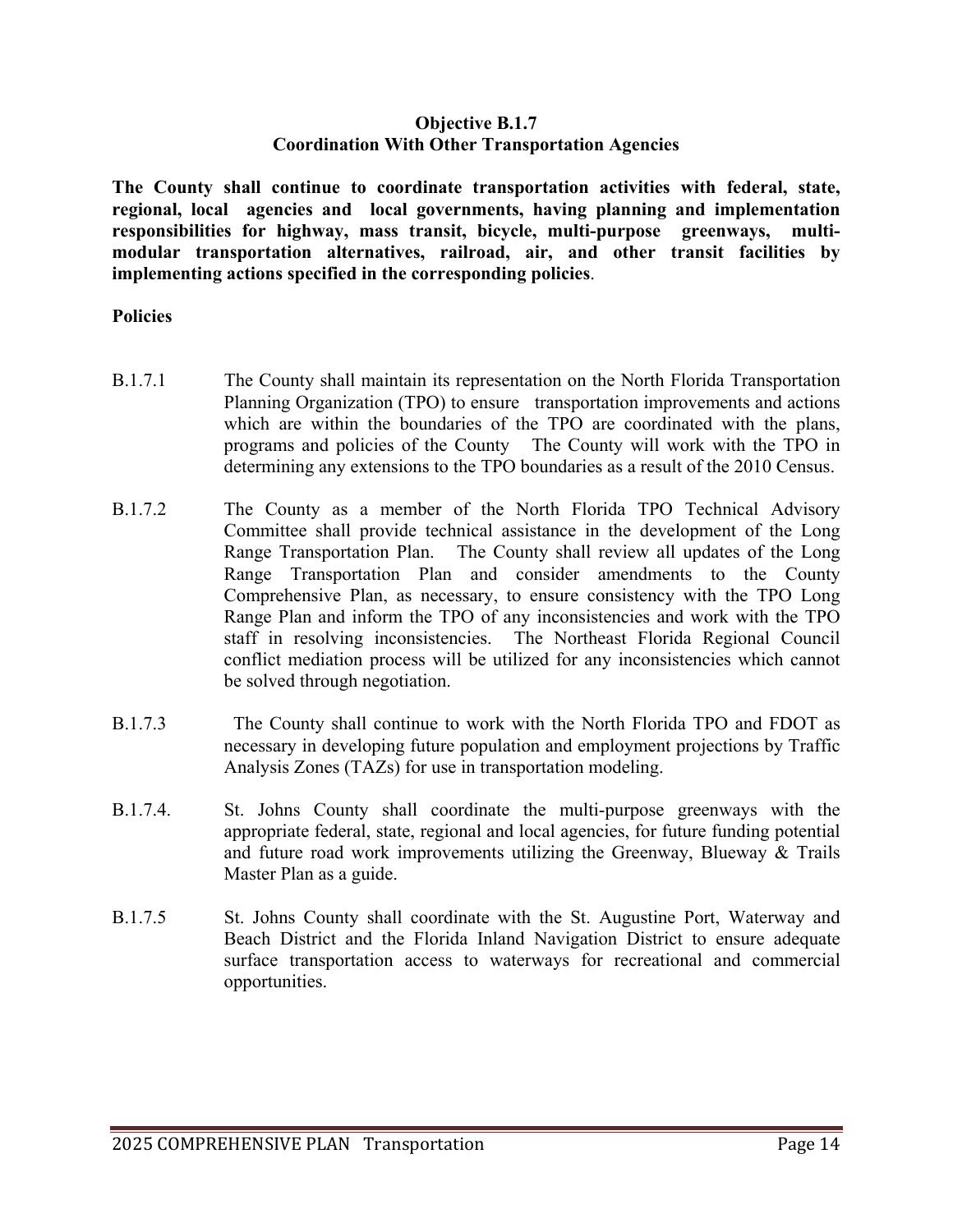## **Objective B.1.8 Transportation Disadvantaged Services**

**Support continued operation of the County's transportation disadvantaged services by coordinating and supporting the planning activities of the Northeast Florida Regional Council and the operating activities of the St. Johns County Council on Aging as the designated Community Transportation Coordinator in St. Johns County.**

| <b>B.1.8.1</b> | As a member of the Local Coordinating Board, the County will participate in the |
|----------------|---------------------------------------------------------------------------------|
|                | Northeast Florida Regional Council's annual evaluation of the Community         |
|                | Transportation Coordinator as well as the annual update of the Transportation   |
|                | Disadvantaged Service Plan                                                      |

- B.1.8.2 The County shall continue to support the St. Johns County Council on Aging, as the, local transportation disadvantaged Community Transportation Coordinator in obtaining state grant money by supporting the provision of local matching funds.
- B.1.8.3 The County shall continue as the designated recipient of Federal Transit Administration funding to support the Community Transportation Coordinator in providing Transportation Disadvantaged services.
- B.1.8.4 Minimum Level of Service Standards are established for transportation disadvantaged services provided within the County as follows:

| <b>Transportation Service</b> | Minimum Level of Service      |
|-------------------------------|-------------------------------|
| Disadvantaged Transit Service | 95,000 one-way trips per year |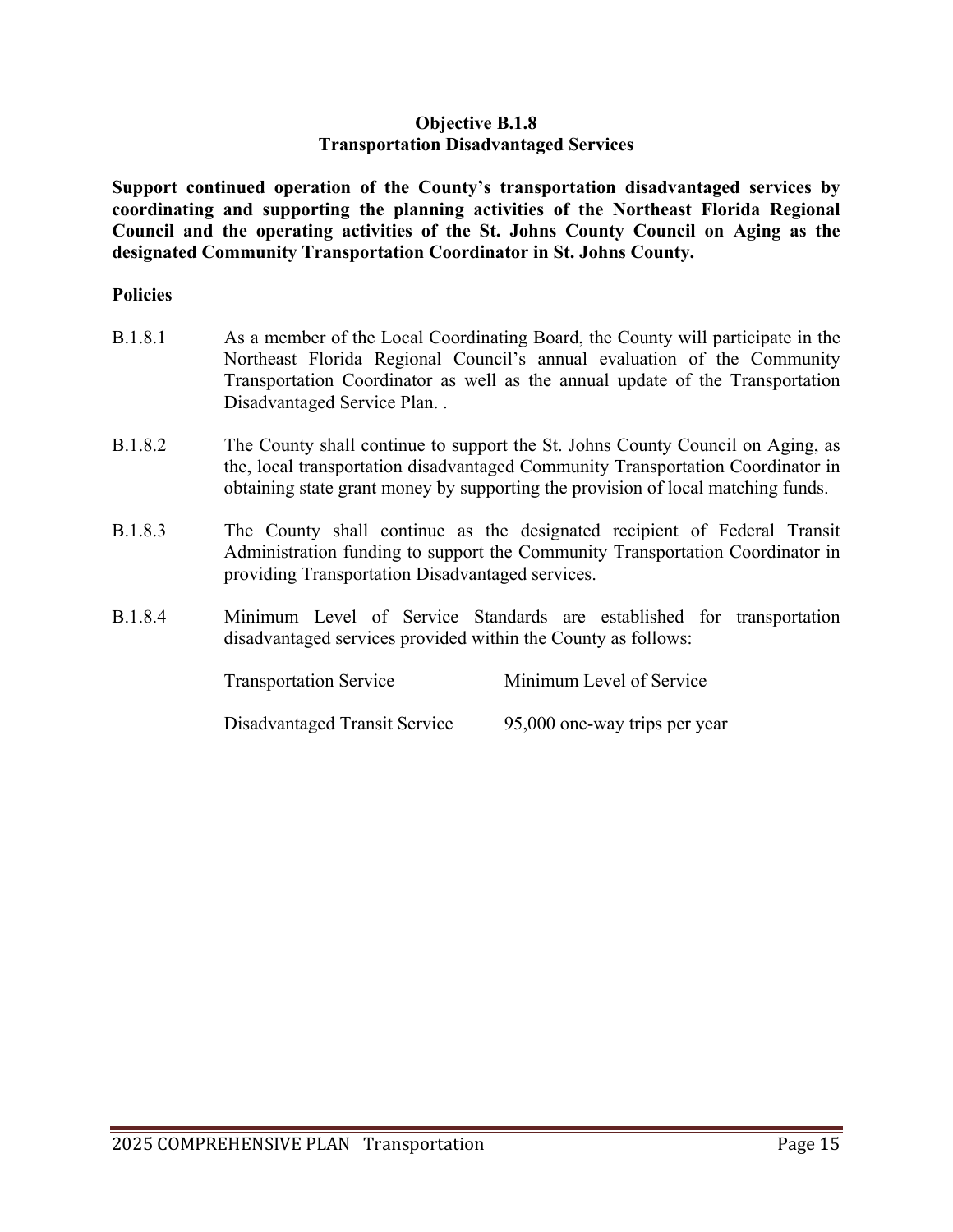## **Objective B.1.9 Public Transit Service**

**St. Johns County will develop public transportation services that address mobility needs of transit dependent customers and encourage the use of public transportation by all residents of St. Johns County and municipalities within.** 

#### **Policies**

| B.1.9.1 | The County shall work with the Jacksonville Transportation Authority on the<br>results of the public transit study and its feasibility to St. Johns County and its<br>municipalities and. to determine the extent to which public transit, paratransit,<br>and ridesharing is feasible for the County.                  |
|---------|-------------------------------------------------------------------------------------------------------------------------------------------------------------------------------------------------------------------------------------------------------------------------------------------------------------------------|
| B.1.9.2 | The County shall insure Future Land Use Maps support the development of public<br>transit service.                                                                                                                                                                                                                      |
| B.1.9.3 | The County shall continue to cooperate with the Jacksonville Transportation<br>Authority in examining the potential for public transit service within the northern<br>half of the County.                                                                                                                               |
| B.1.9.4 | The County shall promote transit in new development by including provision of<br>bus pullouts and paved areas for shelters, where applicable. These requirements<br>shall be mandatory in Developments of Regional Impact. The County shall<br>develop standards for public transit facilities in non-DRI developments. |
| B.1.9.5 | The County shall establish requirements for park and ride facilities in major<br>developments that provide access to transit facilities.                                                                                                                                                                                |
| B.1.9.6 | The County shall develop policies and standards that will provide access to public<br>transit through the use of bicycle and pedestrian systems and park and ride lots.                                                                                                                                                 |
| B.1.9.7 | The County shall address the need to provide safe pedestrian and bicycle access to<br>commercial generators and attractors from transit facilities located on public<br>access roads.                                                                                                                                   |
| B.1.9.8 | St. Johns County shall continue to seek available funds authorized by Federal<br>Transportation Acts as well as required matching funds to meet public<br>transportation needs.                                                                                                                                         |
| B.1.9.9 | The County shall conduct yearly surveys to evaluate and accommodate public                                                                                                                                                                                                                                              |

B.1.9.10 The County shall coordinate with FDOT and North Florida TPO to incorporate transit design and amenities when roadway improvements are made to state, county and local road segments.

transit needs.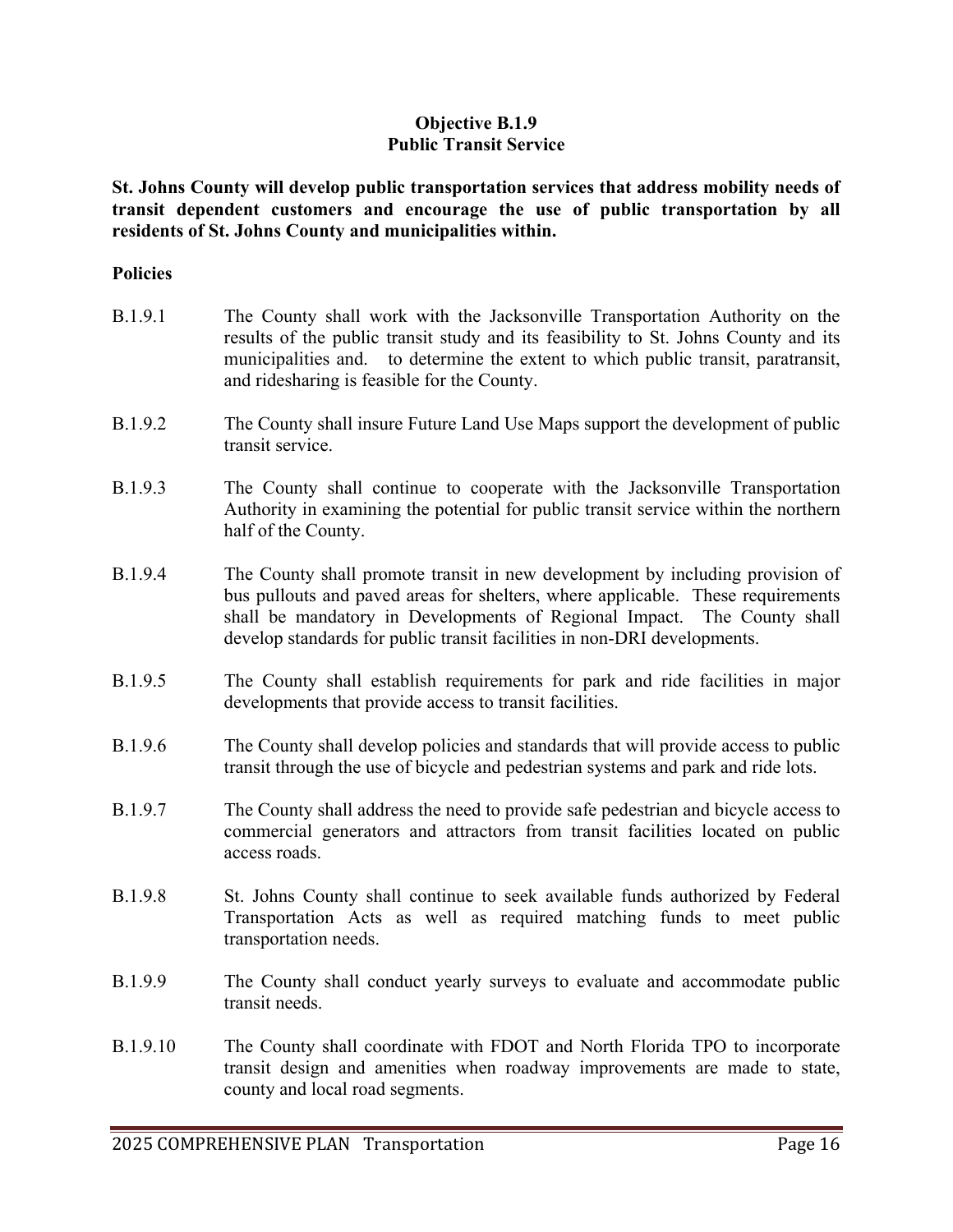- B.1.9.11 The County shall strive to improve transit routes by minimizing headways.
- B.1.9.12 The County shall develop a system and standards whereby the cost of providing transit service to large developments can be offset by developer's contributions.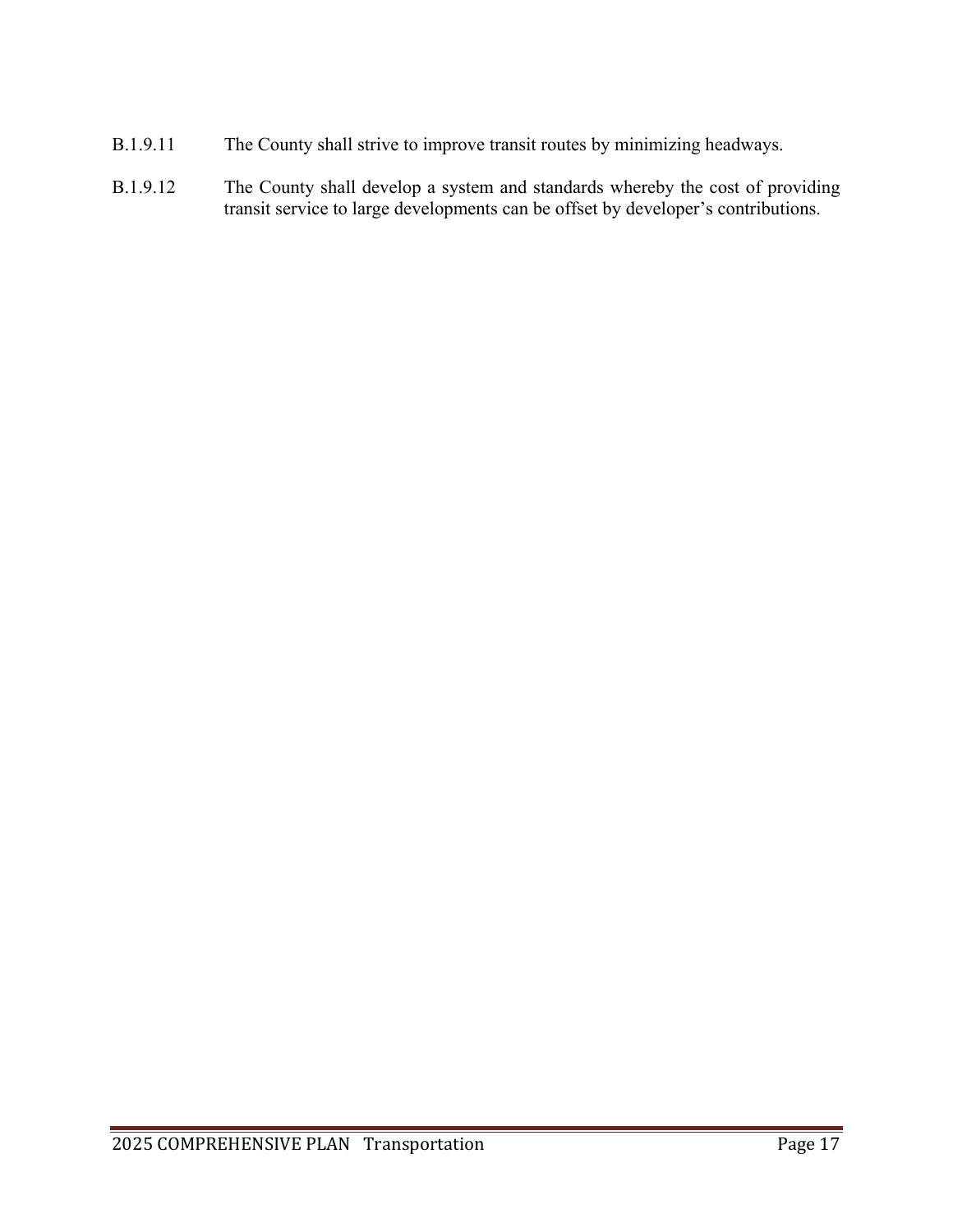# **Objective B.1.10 Transit Services Coordination**

## **Coordinate transit plans and programs within St. Johns County.**

- B.1.10.1 The County shall work with the Northeast Florida Regional Planning Council, the St. Johns County Council on Aging as the Community Transportation Coordinator, jurisdictions within the County, and neighboring jurisdictions, including the Jacksonville Transportation Authority, in coordinating any transit plans and programs.
- B.1.10.2 The County will continue to participate as a member of the Northeast Florida Mobility Coalition and participate in the development of the goals and objectives of the Northeast Florida Mobility Plan developed by the Coalition.
- B.1.10.3 St. Johns County will continue to participate as a member of the First Coast Intelligent Transportation System coalition and support the goals and objectives of the First Coast Regional Intelligent Systems master Plan.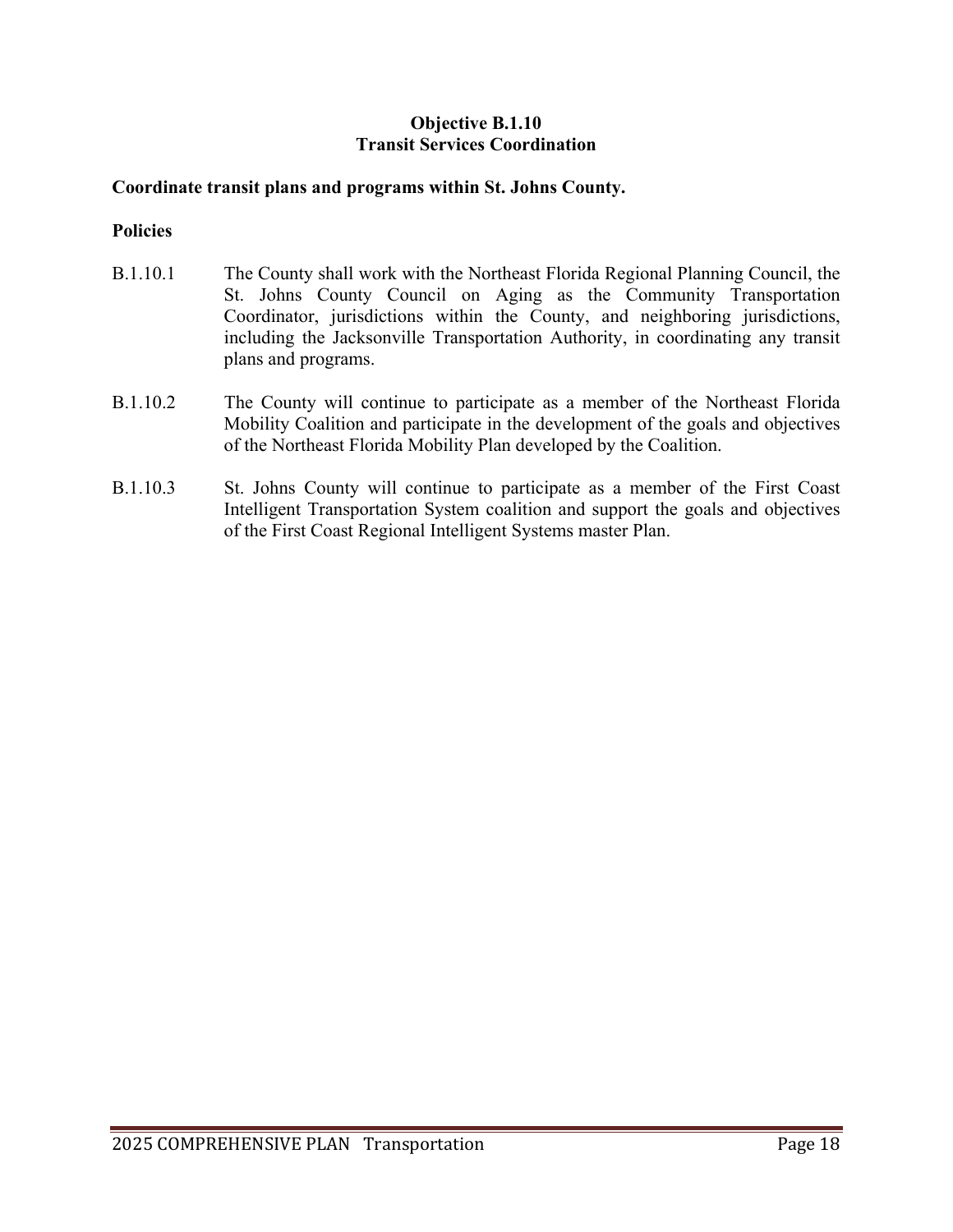# **Objective B.1.11 Implementation of Florida Aviation System Plan Recommendations**

**The St. Augustine Airport will continue to be a reliever airport for Jacksonville International Airport and the County will work within the Continuing Florida Aviation Systems Planning Process (CFASPP) in efforts to site a new regional airport to serve the St. Johns County, Clay County, and southern Duval County area.**

- B.1.11.1 Encourage improvements in existing runways and taxiways to assure safety and efficiency of operations, such as strengthening and widening pavements, and upgrading of navigational aids, as specified in the St. Augustine Airport Authority Master Plan.
- B.1.11.2 Assist in any feasibility study for another airport to serve the three county area of St. Johns, Clay, and Duval Counties.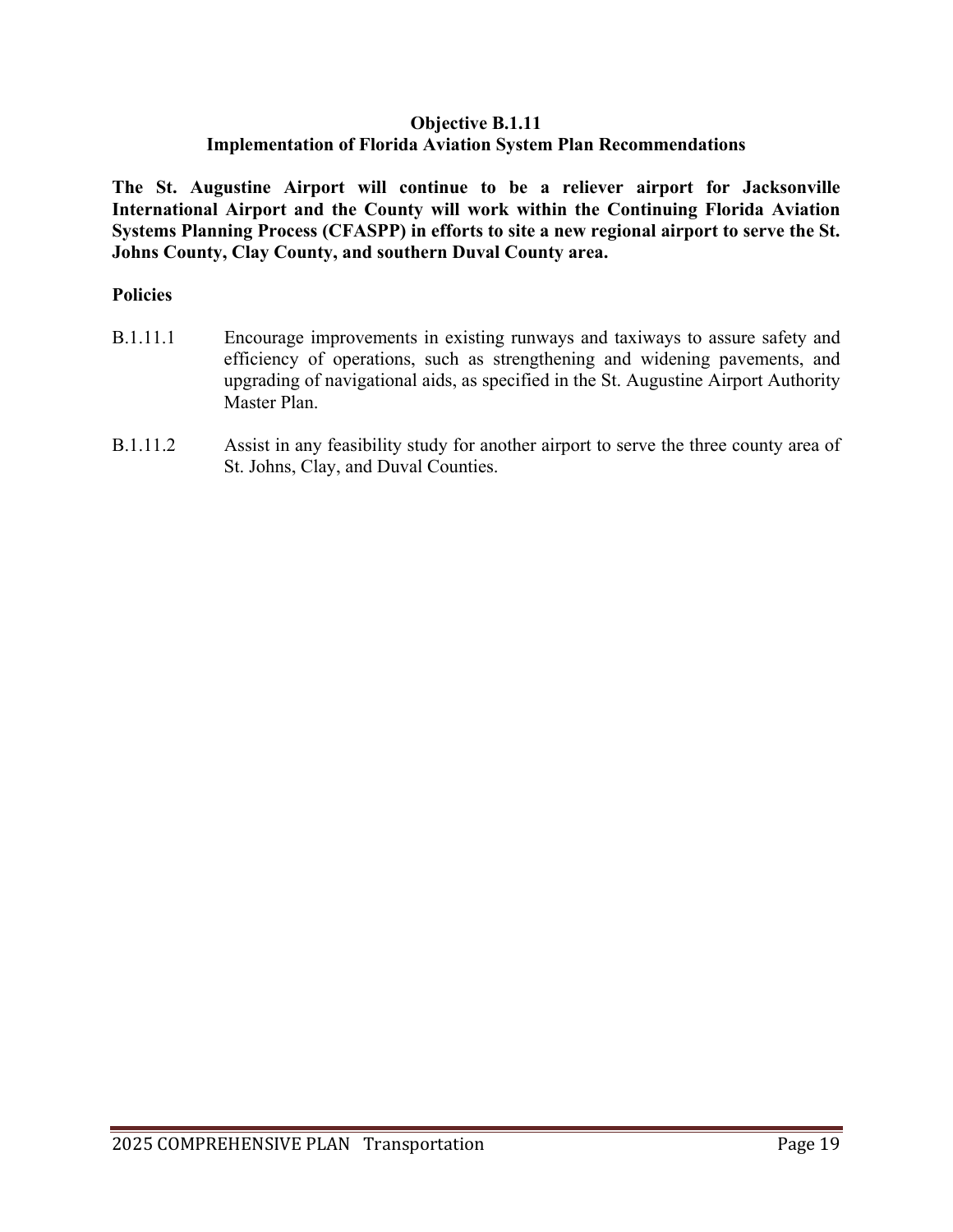# **Objective B.1.12 Airport Compatibility**

**The County shall ensure that all new development is consistent and compatible with the Airport District Future Land Use Map designation and the St. Augustine Airport through the implementation of the Land Development Code.** 

### **Policies**

| B.1.12.1        | The County shall continue to implement the standards and procedures established<br>in the Land Development Code to ensure that incompatible land uses shall be<br>restricted from accident and noise zones surrounding the airport.                                                                                                                                     |
|-----------------|-------------------------------------------------------------------------------------------------------------------------------------------------------------------------------------------------------------------------------------------------------------------------------------------------------------------------------------------------------------------------|
| B.1.12.2        | Tall structures, such high-rise buildings and communication towers shall not be<br>allowed within areas which are designated in accordance with existing and<br>proposed flight patterns and airfield safety criteria.                                                                                                                                                  |
| <b>B.1.12.3</b> | The County shall review updates to the St. Augustine Airport Master Plan and<br>Noise studies as may be completed and shall, as necessary or appropriate amend<br>the Comprehensive Plan and Land Development Code as applicable to be<br>consistent with these documents to restrict future construction which is unsafe and<br>incompatible with aviation activities. |

B.1.12.4 The County shall coordinate planning efforts for future aviation transportation consistent with State, regional, adjacent county and municipal transportation plans.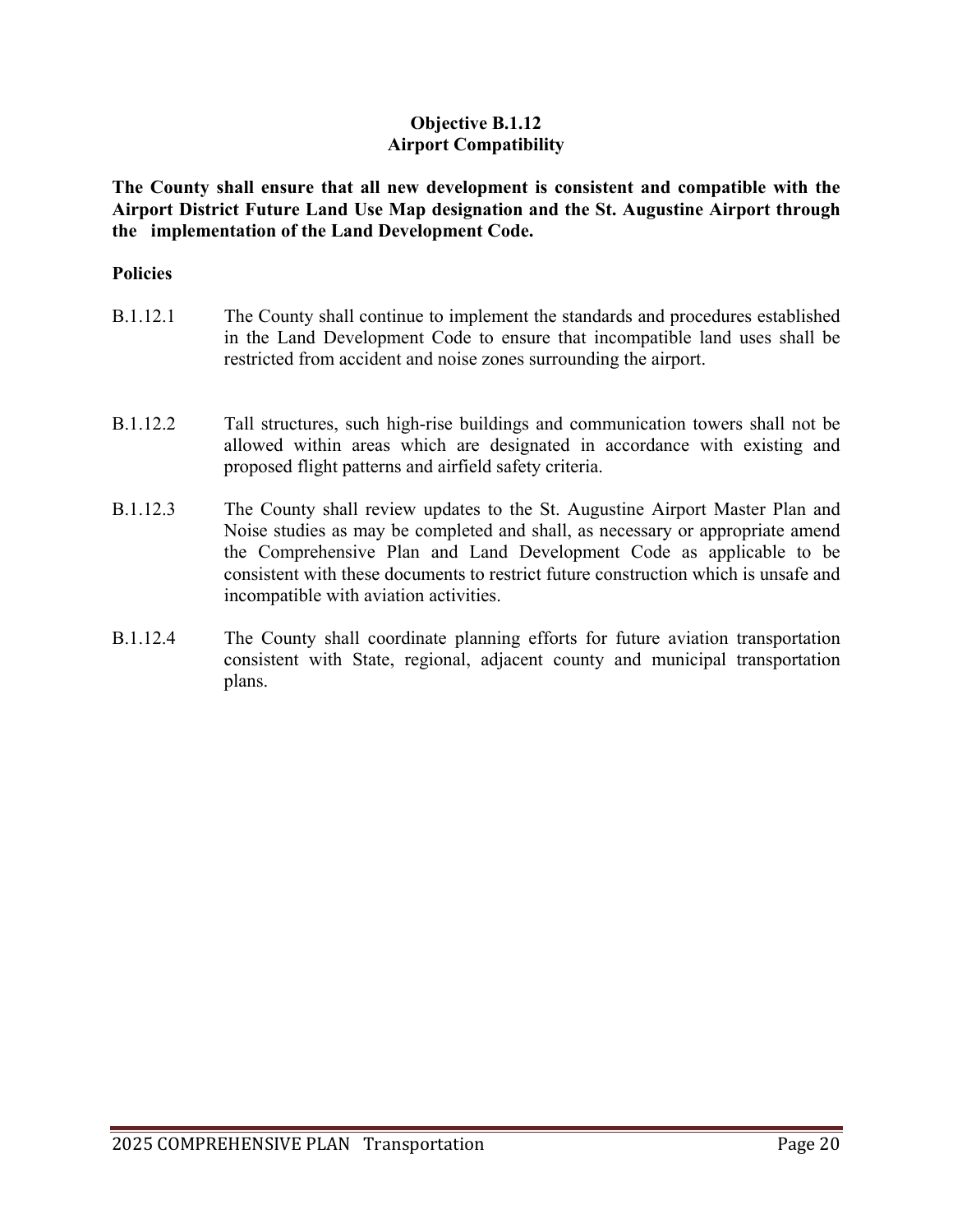# **Objective B.1.13 Transportation Corridors**

**The County shall maintain the integrity of existing roadway and railway corridors for possible transportation or other linear uses, where possible and practical.**

- B.1.13.1 The County shall review all proposals to abandon existing transportation corridors to determine whether the corridor should be preserved for future transportation or utility purposes; and, where such preservation is appropriate, work with agencies as necessary to take action to protect and preserve the corridor, and establish it as a greenway, pedestrian trail or recreational bicycle trail.
- B.1.13.2 The County shall participate in the planning and support of future rail transit studies and programs to serve the County, if such activities are undertaken by Florida Department of Transportation, the Northeast Florida Regional Council, the North Florida TPO or the Jacksonville Transportation Authority through the provision of appropriate data, resources and staff assistance.
- B.1.13.3 The County shall cooperate with FDOT in the conversion of the abandoned rightof-ways for conversion to a recreational bicycle trails.